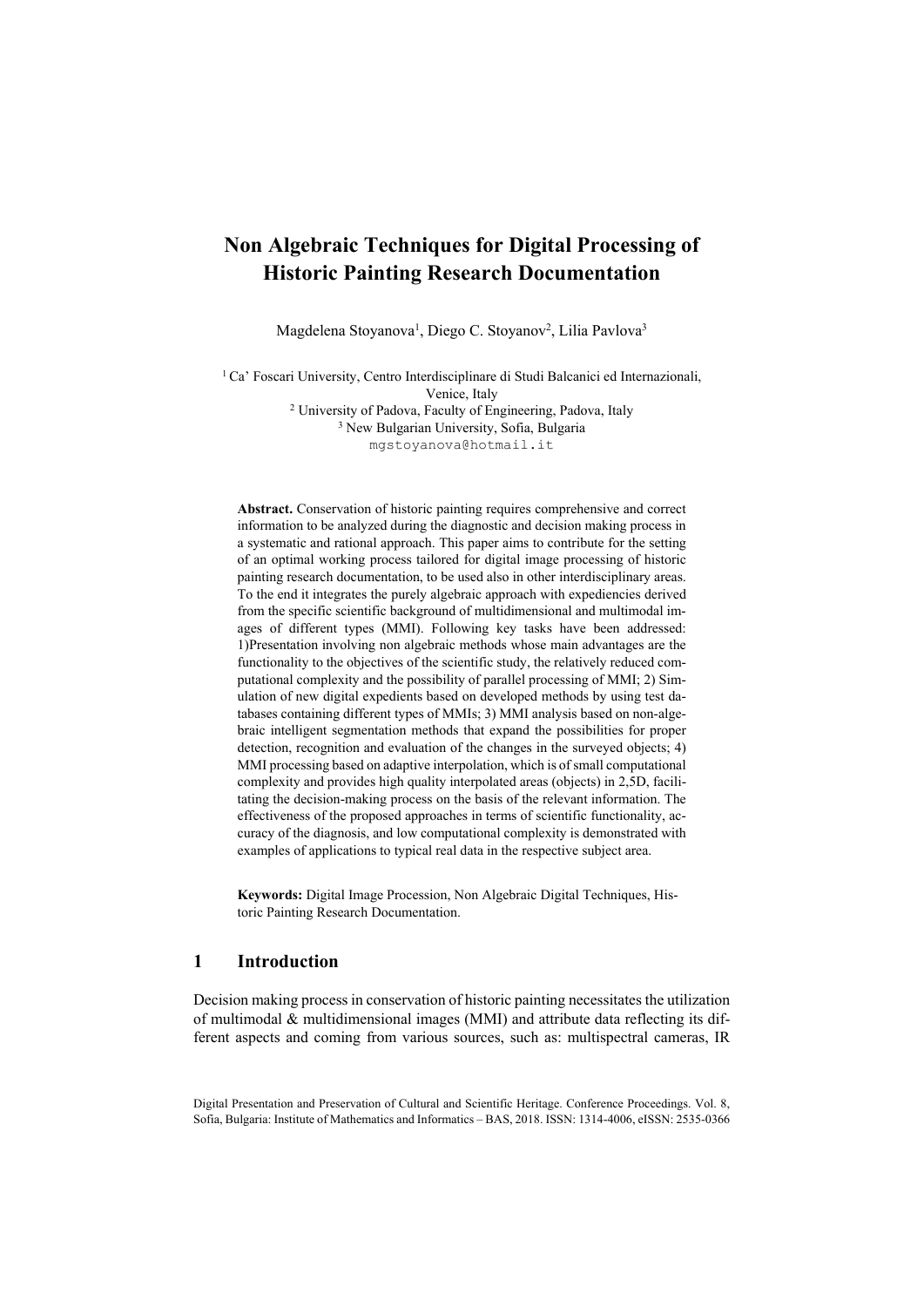thermographs, sonic tomography, μ-chemical and μ-anatomical analyses, computer tomography obtained by nuclear magnetic resonance, positron emission and magnetic resonance tomography, etc . With the advent of non contact diagnostic methods that are almost completely supported by digital technologies, the use of MMIs for cultural heritage management has grown in various interdisciplinary areas bringing to the creation of many new types, subtypes and hybrids on base of timeline, application field and format, visualization method, technical systems and aspects and actually exist several types describing the spatial and temporal or spectral characteristics of the studied objects: besides in 3D, also in 2D; 2,5D; and 4D.

In the past, the expert deductions based on their complex analysis were schematically presented manually, in the form of simplified graphics: of single layers (stratigrammata) or integrated (fragmentarizations) layouts, indicating less or more precisely the interrelationships among the fragments. In the digital era, when all research documentation is produced in form of tensors (Pratt, 2007) (Woods, 2012) sampling the different signal classes that describe the spatial, temporal and spectral characteristics of examined objects, the need to can design, manipulate and share these technical visualizations via computer arises critically. To facilitate the process of interpreting information contained in MMIs, and to allow scientists to have a "full picture" of the studied artworks, a large number of methods and algorithms for their computer processing is used actually (Fieguth, 2011) (J. Toriwaki, 2009) (B. Cyganek, 2009) however there aren't yet binding standards or guidelines of the working process to follow by processing of scientific documentation in every specific cultural heritage sector. The growing number of applications and application fields and techniques causes several problems for the use of digitally processed MMI in terms of scholarly content, sustainability, evidence and long-term archiving of knowledge. The greatest drawback is that the algebraic approach – with the exception of few authors (Vavilov, 2013) - rests phenomenological and descriptive: it treats the digitized signals exclusively as morphological units of pixels/voxels with determined amplitude, but isolate from the scientific background relevant to the objectives of the study for which the image is processed.

This paper surveys selected cases of a wider research project (Stoyanova, Spectral Investigation of Serbian Baroque Icons for their Scientific Documentation., 2015), whose aim is to establish an optimal working process tailored for image processing of historic painting research documentation, producing accurate and concise technical visualizations easily comparable with related MMIs, more functional to the research objectives of the interdisciplinary assessment, to be used also in other interdisciplinary areas. Considering possibilities and limits of digital processing, it integrates existing algebraic approach with expediencies derived from the specific scientific background of analytic images of different types (MMI), merging the geometric representation with the artefact's diagnosis aimed to understand the technical & technological properties and indispensable for correct dating, attribution, conservation and restoration.

The paper is organized as follows: Sect.2 gives some background on the possibilities and limits of algebraic approach in view of the typical scientific goals pursued in diagnostic of historic painting; Sect.3 briefly surveys selected non algebraic expedients for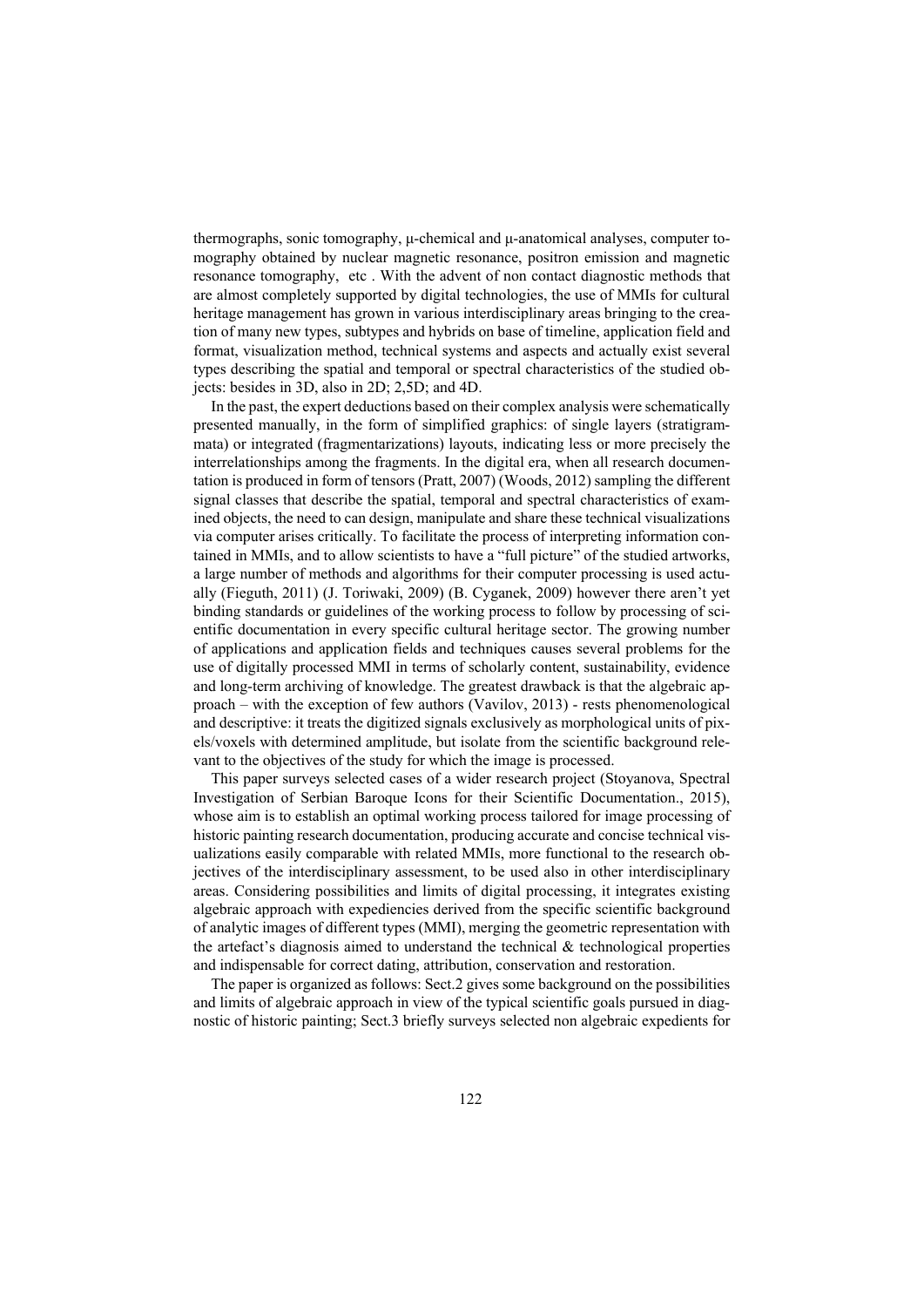digital processing, while in Sect. 4 we address the interpolation of the related visualizations. To demonstrate the utility of the proposed expediencies, examples of applications to typical real data in the respective subject area are included.

# **2 The Limits of the Purely Algebraic Approach**

The algebraic methods proposed in the literature are based mainly on frequency transformations, statistical analysis and interpolation in the high-order time domain, which complicates the processing and leads to significant delays in their execution. Their major disadvantage is the impossibility of adapting to the nature of the images in specific local areas, especially in images obtained from different sources, often resulting in poor reproduction and inability to repeatedly interpolate with relatively high quality (Woods, 2012) (B. Cyganek, 2009) (K. O. Egiazarian, 2015). Consequently, finding neighbouring pixels from one object in the sequence of images represents a serious problem. Linear interpolation variations are most often used, resulting in a more inaccurate reproduction of the volume structure of individual objects in the images. However, the main disadvantage of the purely algebraic approach is that it only describes the quantitative parameters of the measured signals and formulates the techniques for their manipulation, but rests isolated from the scientific background and objectives of the research.

For representation of images in computer vision systems now are widely used the statistical decomposition of SVD (Singular Value Decomposition), KLT (Karhunen-Loeve Transform) and PCA (Principal Component Analysis): (Ventzas, 2012), (M. Moonen, 1995), (Gerbrands, 1981), (Orfanidis, 2007), (E. Drinea, 2001), (Reed, 2005). The decomposed images they produce seem to be optimal because most of their energy is concentrated in a minimum number of components, but the accuracy of the digital transforms is validated only in respect to the visible. However, the algebraic values of the perceived signals not always and not completely correspond to the integral physicchemical characteristics.

The limited use of these decompositions is related to their great computational complexity, which increases considerably with increasing the size of the image matrix. Another limitation imposes the distortion of the original scientific data they cause. In the most cases, the signals describing images are photometric values matching the energy characteristics of visible, ultraviolet, infrared or XR radiation at its emission, propagation and absorption, but photometry examines also the properties of radiation sources and receivers, including the human eye: factors that are rarely considered by algebraic manipulation of images. Moreover, the properties of light cannot be described only by intensity. Radiation is characterized by phase, wavelength, amplitude, and polarization; by one or other spectral composition. Different light streams have different diffraction coherence, they can interfere. Low intensity of an element on radiography doesn't mean "area of any interest", but indicate materials with low XR absorption: by algebraic compression they should not be eliminated, but rather enhanced. Exactly as in radiography, CT aims to individuate different materials on base of minimal density differences. The representation of the measured data is based usually on a grey scale, which provides also possibility for qualitative and quantitative evaluation: measured (in Hounsfield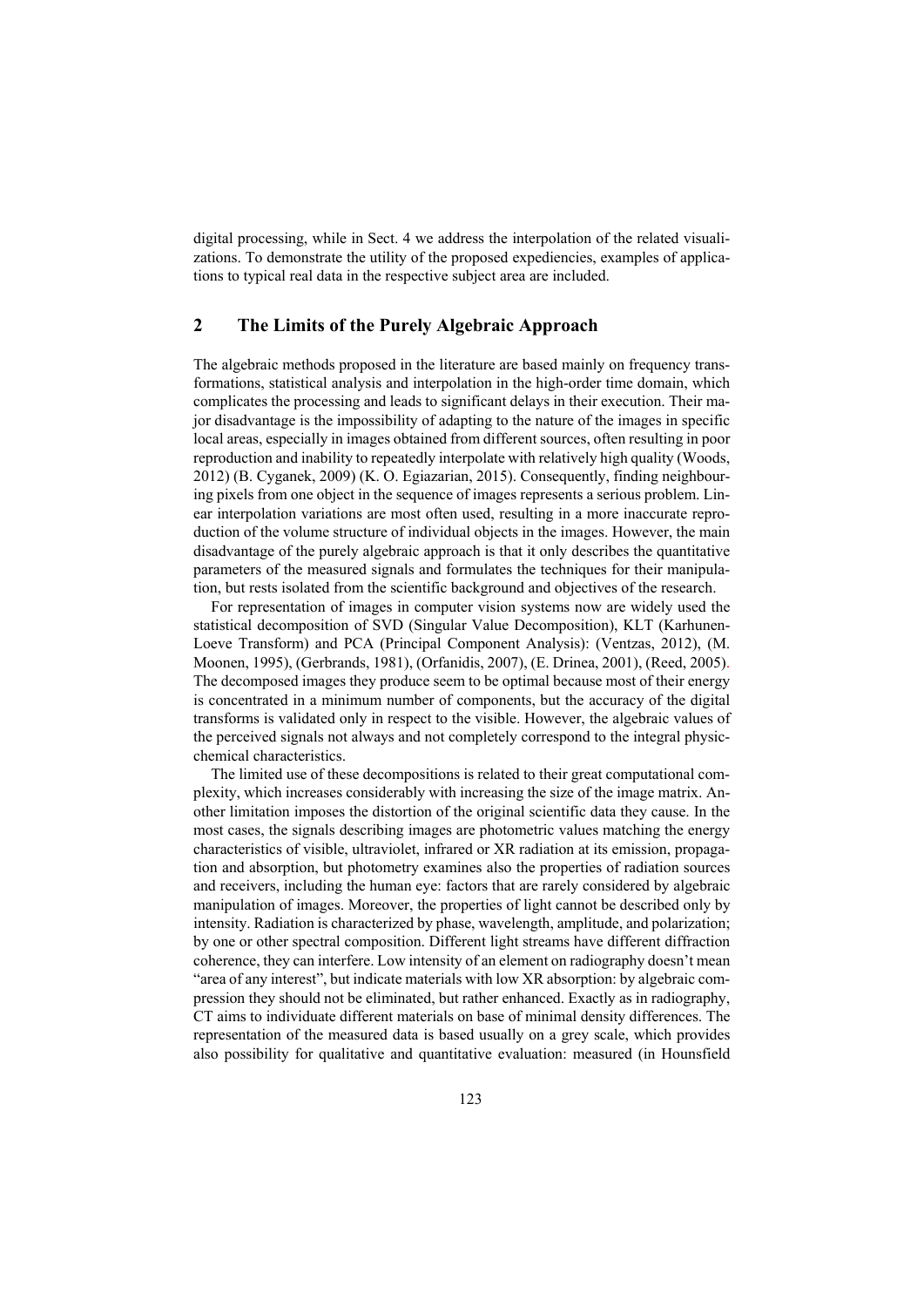units, HU) is the linear attenuation, internal to an element of the layer, which depends on the specific density,  $\rho$  (Rho), and on the composition of the material. By wood analysis, i.e., considering the wood species, it allows to determine the age. The specific density (Rho) however is often confused with spectral density which is linked to radiation energy (M=dΦ/ds, the light flux emitted by a determined surface), and to the energy of illumination ( $E=d\Phi/ds$ ) which allows to quantify the light flux falling on that surface:

$$
M(v) = \frac{\lambda^2}{c} M(\lambda); E(v) = \frac{\lambda^2}{c} E(\lambda).
$$

Radiant flux emitted, reflected, transmitted or received by a *surface*, per unit solid angle per unit projected area (radiance, *L*e,Ω), is sometimes confusingly called "intensity", while radiance of a *surface* per unit frequency or wavelength (spectral radiance,  $L_{e, Qy}$  *or*  $L_{e, Qy}$  is confused with "spectral intensity". Great confusion is made also between irradiance flux density  $(E_e)$  and intensity; radiosity  $(J_e)$  and intensity; spectral radiosity (*J*e,<sup>ν</sup> *or J*e,λ) and spectral intensity; radiant exitance, the emitted component of radiosity  $(M_e)$  and intensity; spectral exitance (or spectral emittance,  $M_{ev}$  *or M*e,λ) and spectral intensity, etc (IUPAC, Compendium of Chemical Terminology, 1997).

Another example illustrating the dihotomy between algebraic and integrated scientific approach gives the fact that a strictly plane-parallel flow of light  $(d\omega=0)$ , from a photometric point of view has any energy  $(d\Phi=0)$ , instead in optics/physics we often speak properly about plane electromagnetic waves. Relation between photometric and electrodinamic values is simple only by plane waves, but by rule it is very complex and ambiguous (B.I.Stepanov, 1989). As result, mathematically "accurate" digital transforms may not be functional to the scientific goals of the image processing for inacceptable data distortions.

As regards the receivers, their matrix consists of light-sensitive elements (pixels) capable of generating an electrical signal proportional to the intensity of the light flux reaching them, independently of its chromatic components. For to receive information about the colour, each pixel is covered by a red, blue or green filter and, ideally, is able to pass only "its own" colour. Each firm uses to this purpose different transistors that have different chromatic sensibility.

In vibrothermography (also known as ultrasonic lock-in thermography or sonic IR imaging) the images are derived from acoustic signals: the mechanic vibrations produce voluminous heating concentrated mainly in the critical points and their most opportune registration is in 3D tomography: a 2D visualization should strongly distort their spatial nature. The most opportune visualization for IR thermograms, instead, is in 2D, as optical IR heating is flat, it expands over the surface and produces noise that hinders the correct reading already of the 2D thermograms, let a 3D visualization apart.

The reported examples show that digital algebraic approach is not omnipotent, but rather very limited and that the physical properties of the signals also should be borne in mind when selecting the computational methods; the limits of their applicability should be very rigorously defined, their concepts used correctly for not to get beyond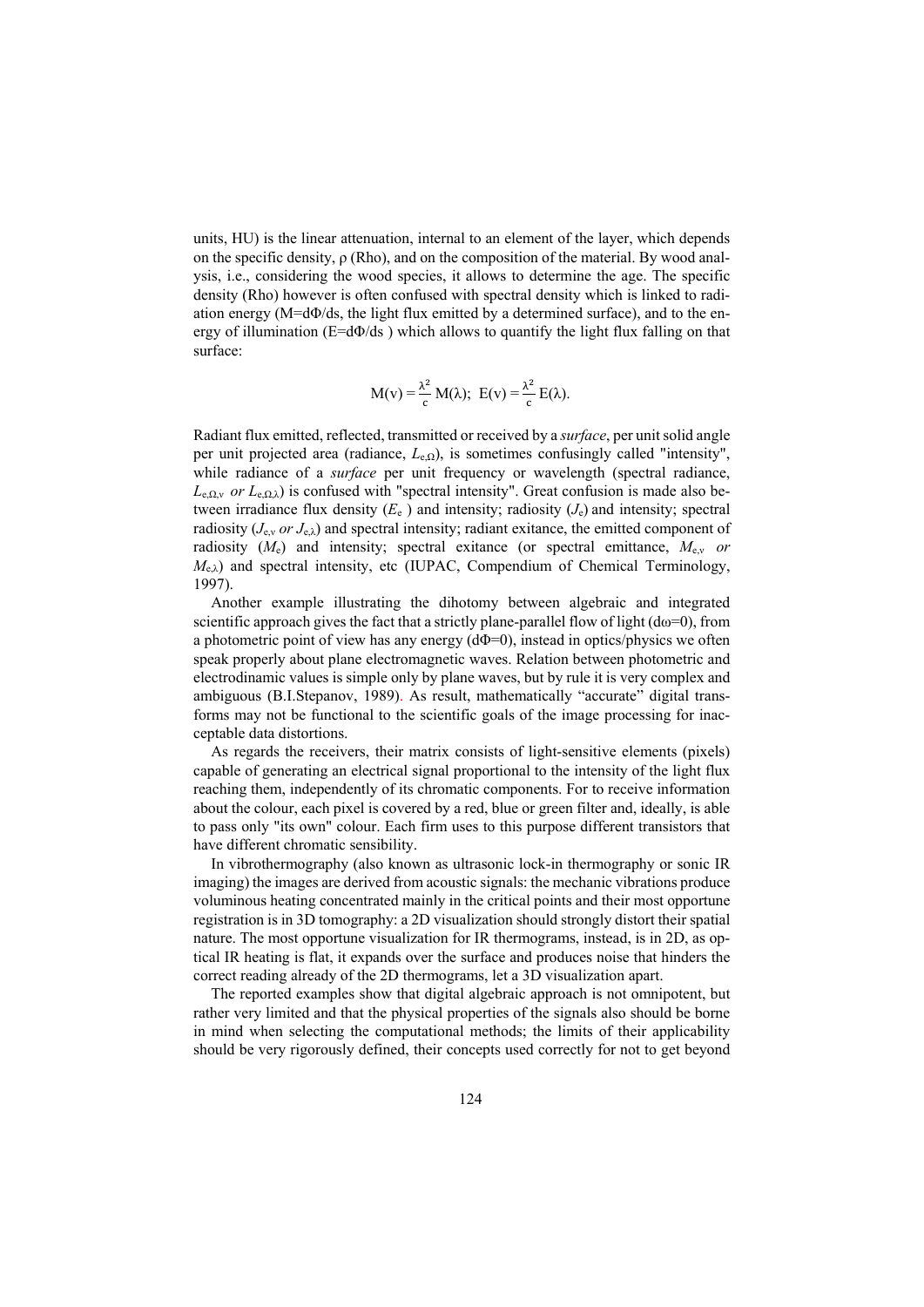the permissible limits. As for preservation of artworks the maximal fidelity to the original is fundamental, and, as well known, every processing is a less or more invasive distortion, every manipulation of artworks' research data must be motivated by well defined scientific reasons and objectives.

# **3 Techniques**

To facilitate the process of interpreting visual information contained in MMI, a large number of algorithms for their computer processing have been designed primarily for representation, improvement of their visual quality and description; analysis such as matching, segmentation, coding, diagnosis, control; compression; filtration of specific noises; pseudo-coloring; detection and segmentation of selected objects; restoration, (3D) visual reconstruction; extraction of signs for automatic classification of objects in them (Rosenfeld & Kak, 1982) (Yaroslavsky, 1985) (B. Cyganek, 2009) (Fieguth, 2011) (J. Toriwaki, 2009); for storage in large databases (Big Data) (P. Bühlmann, 2016) etc. In this paper we focus only on the non algebraic expediencies for processing of historic painting research data.

#### **3.1 Presentation**

**Format Selection and Recording.** Format can vary from 80 x 80 pixels to 1024 x 1024, the most popular format actually is 240 x 320 elements. Increasing their number increases the possibility to distinguish details. The amplitude of every pixel/voxel can be expressed arithmetically or in bytes (in the last case it can be 8, 12, 14 or 16). Greater the bytes of the signal, greater the dynamic of the diapason it can reproduce. Format and bytes determine the volume of the file. As known, every major digital cameras manufacturer develops and uses its own variant: Kodak - DCR, Canon - CRW, CR2, etc. These different formats distinguish primarily for the processing algorithms required for to obtain the "normal" images. A particularly wide creative freedom (and at the same time opportunity for most accurate setting and calibration of the image) provides a file in RAW format. The RAW file contains just a grayscale image and data to restore its color using a sophisticated interpolation algorithm. Thus, at a much smaller volume (compared to uncompressed TIFF format) the RAW file contains much more image information. The obtained optical images provide conservators and researchers with previously unavailable material.

Before recording images to external media, it is desirable to use only three operations on files: conversion from RAW to TIFF format, image rotation by the required number of degrees, image framing. Using other operations on images is appropriate at the stage of their target application. In fact only the crop and rotate do not distort the image received after shooting. The conversion from RAW format to TIFF also causes certain distortion, but it is necessary to ensure the availability of image editing tools: TIFF format is universal, RAW format (used by manufacturers of digital cameras) is available only in Adobe Photoshop CS2 version 9 with a module CAMERA RAW.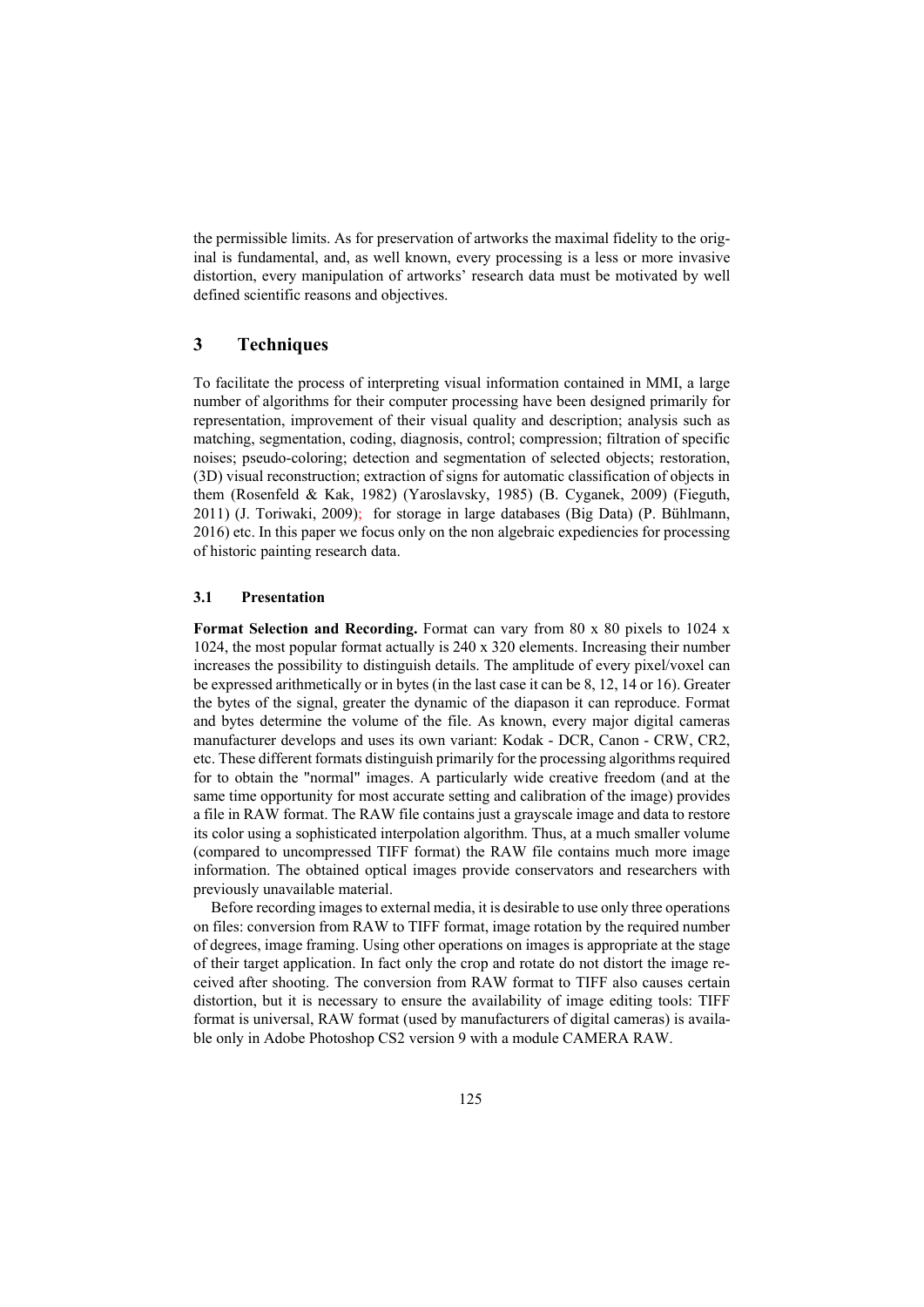**Optimization of the Images.** After polynomial approximation algorithms have been carried out, further processing can be applied as on the denoised image, as well as on the images of the polynomial coefficients: these can be identified less or more with the components of spectral frequencies. That's why it is to expect that detection of determined anomalies can be optimized analyzing the images of determined spectral wavelengths (1). In such case, the result will depend not only on the selected wavelength ("spectral coefficient"), but also on the entire sum of coefficients, used for the approximation. This operation depends on the purposes and as usually this is the individualization of determined textures on a noisy background, their quality is evaluated on base of criteria that contain areas of gradual and gitter mutation of the signal.



**Fig.1** A whitened script in VIS light (left) has been reconstructed in UV at 375 nm (right). (М. N. Zhizhin, 2018)

The surface of the paint layer - when visual recording has been performed directly on the original - can never be completely smooth, so perfect sharpness over the entire area of the frame by the hundredfold increase has not been achieved so far. The use of complex algorithms in this case has the goal to enhance the signal/noise relation and to optimize the possibility to reveal existing defects/anomalies. In many cases this can be achieved processing single portions of the images independently one from other. The results (2) demonstrate that such macro imaging can reveal hidden details of the original even when recorded in normal mode. This operation is often accompanied by

**Modifications of the histogram**. Whenever depth of digitization reaches 14 byte, the pixel amplitudes of the single images are collocated in a relatively narrow diapason. It is necessary to stretch the histogram between the minimum and maximum values.



**Fig.2** A high-resolution image can be obtained with normal digital camera presenting the painting as a mosaic of details selected in order to minimize distortion of form and color, and recording it in computer RAW format, with a sufficient resolution of 8-10 megapixels (N.G. Bregman, V.V. Chistyakov, 2008).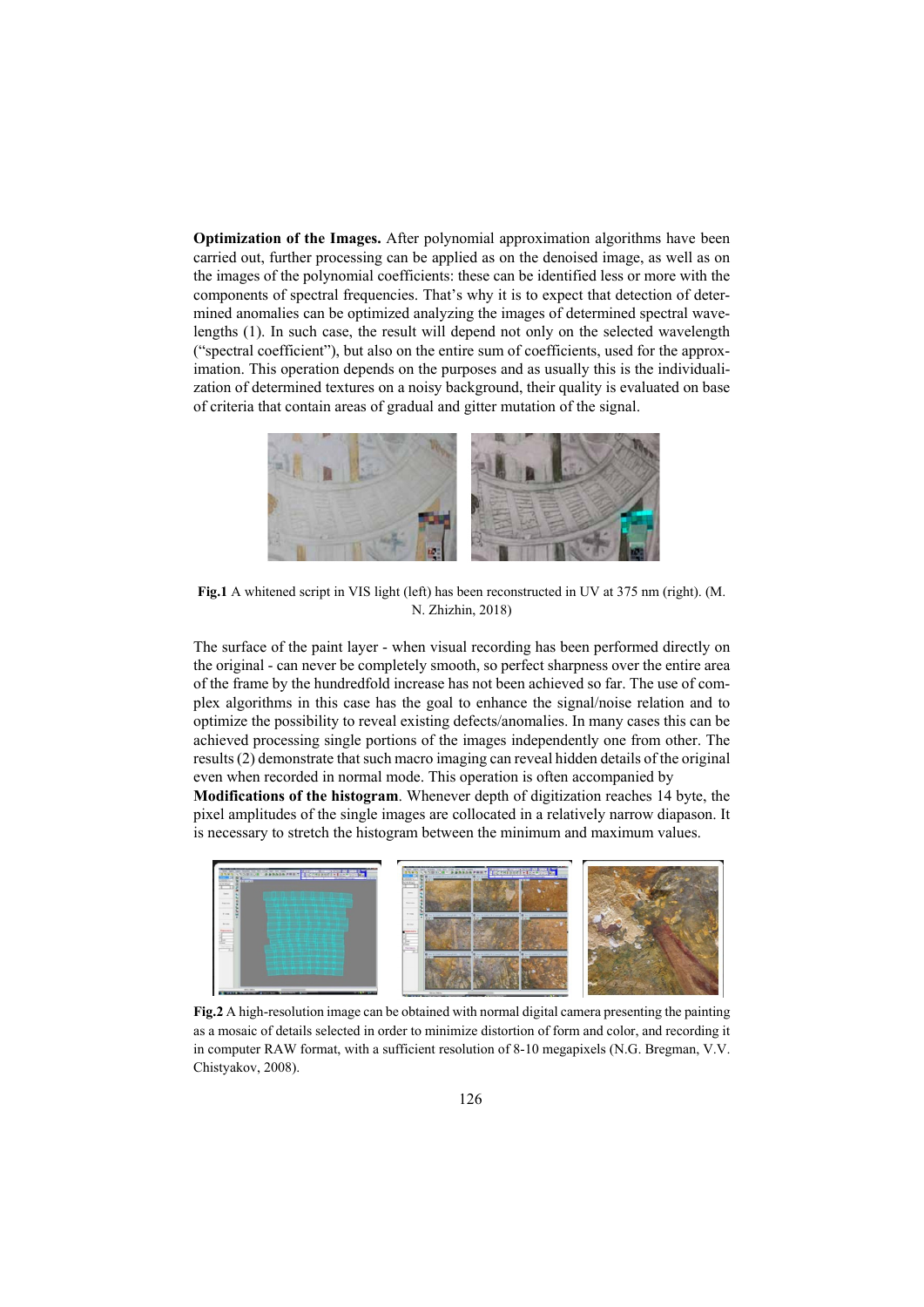Images usually contain abnormally high and low signal areas that are not necessary to the analysis and for the matching of the low contrast details they can be visualized in a determined amplitude (an amplitude window) in the frame of the histogram.

**Selection of the Chromatic Palet.** In many cases MMI have pseudo colors, i.e. relation between pallet and histogram is determined by the operator, selecting among a variety of existing types. It should be remembered that, since the human eye and the photographic emulsion react differently to different color relationships, photographic effect may differ from the visually observed, and the contrast can also be different. Chromatic transformation of halftone images allows to render better visible details with similar characteristics presenting them in contrasting colors. In the rule, for low contrasting areas are recommended contrasting chromatic pallets and vice versa.

**Colour Inversion** is a useful expedient based on the psychophysical fact that the visibility of interference and distortions is lower near abrupt changes in brightness (edges, objects) than in places where the brightness change smoothly, i.e., where the intensity of the "contour" signal is low. From the standpoint of object localization in pictures by means of the optimal linear estimator, "contours" are what is obtained by picture "whiting" (3). The stronger this "contour" part of the signal described the object is (specifically, the sharper the picture of the object subjectively is), the more reliable is localization. Hence this procedure is strongly recommended by processing of radiographies and, in general, of dark images.



**Fig. 3** The digital XR in RAW (left) after color inversion and binary transformation revealed a subtle preparatory drawing lying under the levcas and paint layer, otherwise invisible (right, in red) (Stoyanova & G. Maximova, An Integrated Technical-Technological, 2017).

#### **3.2 Simulation of New Expedients Based on Tested Methods**

**Monochromatic filtering of VIS light (alias: "study in false color").** Screening in monochromatic light is based on the rules for color separation and helps to identify restoration retouches, to define their extension, make better visible artist's signatures or other details. The human eye hardly distinguishes between near hues of the spectral scale and often perceives as the same colors of different composition. For example, faded blue and green are almost indistinguishable from each other, but illuminating them with light at whose source is set a blue color filter, the blue object will appear much brighter than the green as it reflects more blue light than green. For monitoring in monochromatic light usually is used a standard filter or combination of such (for to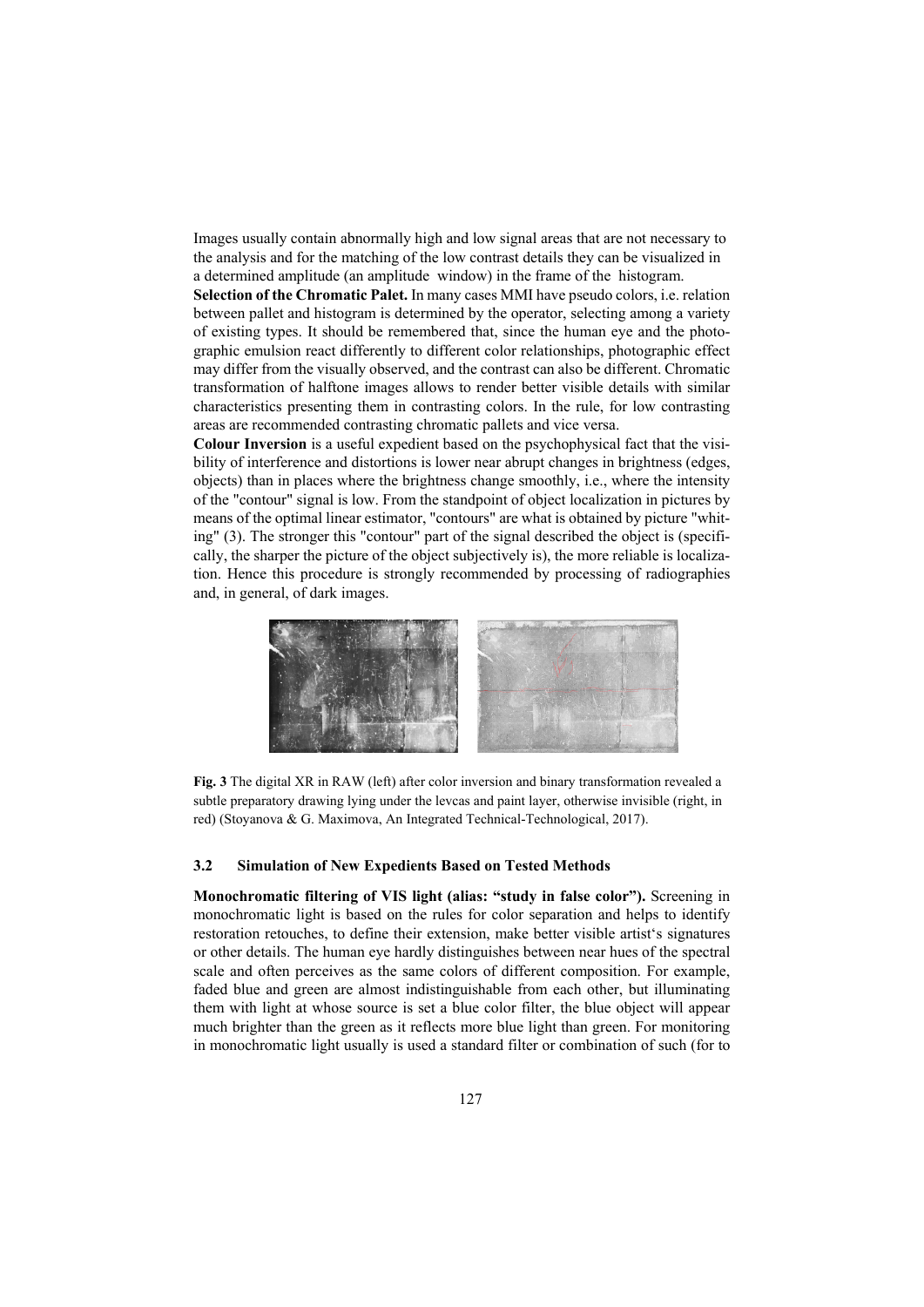render the acquisitions comparable), selected after the principle of complementary colors: when the details are, for example, in greenish-blue coloration, a red filter should be used, for blue – an yellow, and so on. With the same success the different parts of the painting can be distinguished by placing a digital transparent chromatic filter over the studied image.

**Chromatic transformation of halftone images (see &3.1)**. In some cases of XR analysis, this expediency can be used also for material characterization based on parallelism between chromatic scale and elemental indexes (Stoyanova & G. Maximova, 2017), (Stoyanova & L.Pavlova, Deep Belief Networks for Multimodal, Images-Based Non Contact Material Characterization, 2017).

**Morphologic filtration** is a logical operation applied to binary images that changes the form of the field of interest. The modification of the pixels is accomplished in the frame of the moving over the image structure building element which can have different forms and measures, i.e. a mask 3 x 3 . Morphological processing is based on the interaction of two fundamental operations: erosion and dilation, which cause strong distortion, that's why we recommend to avoid it – when possible – replacing the image in VIS with spectral coefficients (as in & 3.1) and in (M. Stovanova, 2015).

**Highlighting the surface relief.** To explore painting techniques, it is necessary to make photos in incident and raking light changing the source of light and its direction.

The compact design of diode lamps lighting strips allows to bring the light source close to the original. Thanks to this homogeneously directed lighting, running almost parallel to the plane of the photographed fragment, one can capture many of the nuances of painting texture, revealing more clearly the topography of the paint layer, and highlight the relief of brushstrokes. Therefore, if we want to have a complete understanding of the style of the artist's manner, it is important to photograph one and the same fragment in the same scale in different lighting modes or, when this is not possible, apply to the « lighting » functions of the image processing programs. Apart from scientific interest, this view has a direct practical purpose.

### **3.3 Intelligent Segmentation**

**Definition of borders** is a typical segmentation task and is solved using gradient filters. The Sobel filter calculates the measures of the bidimensional spatial gradient in the original halftone image and produces a black field with maximal visible area borders, where the gradient of the signal is the highest. An effective gradient filter is the Laplassian, but is very sensible to the noise fluctuations of the signal and more frequently is used the combination of Laplassian and Gaussian (LoG) filters. A simple method for enhancing the different areas of the image could be their binary segmentation (M. Stoyanova, 2015) using Fourier Transform (FT) or working with the spectral coefficients. The difference between these approaches is that FT decomposes a function of time (a *signal*) into the frequencies that make it up, while the spectral images filter the radiation at determined wavelengths.

**Binary image segmentation of the spectral coefficients.** Segmentation of objects and structures, such as delineating the boundaries and area of objects, etc., is almost always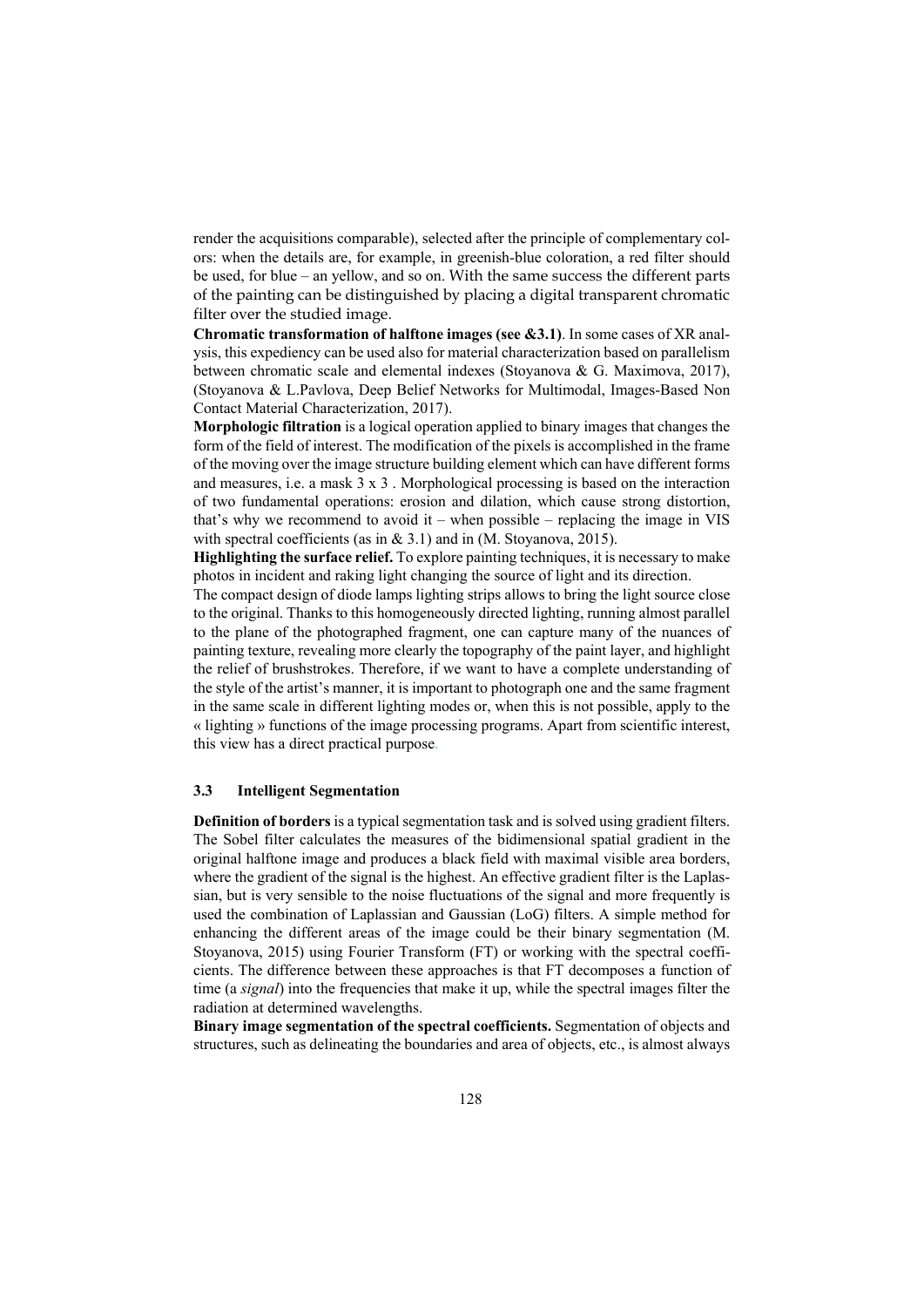a classification. (Boykov, 2006) This means that data is only part of the required information. An a priori knowledge of the studied objects is fundamental. Developed methods for segmentation of structures find application in the separation of signs, different types of measurements in a given subject area and 3D visualization of the separated objects. Generally, they can be graded based on: Gray level distribution, Texture, and hybrid methods. The first have found the greatest application. They can be divided into Region Growing, Threshold Based, Active Contours, Deformable Models, Graph Cuts, Base Clustering based and Level set. In (M. Stoyanova, 2015) instead for digital segmentation we propose a technique derived from well tested methods for spectral analysis.

# **4 Adaptive Interpolation**

How can be interpolated the information generated during the study of an artwork or the resulting stratigrammata into a global layout? For the conservators this means that they have to decide to which purposes such adaptive interpolations may serve, therefore - on which principle they will integrate them. By rule they are interested in visualizing several related MMS in such a way that the inherent differences can be easy compared and explored by trained specialists in order to understand the relationships among strata in a determined and in similar artifacts. Further, changes to the status of objects need also to be easily communicated, and to this end a 'change-tracking' device should be put in place to flag up changes and **fiducial points should be introduced to simplify comparisons among different types of images.** 



**Fig.4** Stratigram of the gesso layer of a Dormition icon indicating damages and later interventions (left); fragmentarization of a Vladimirskaja icon (right) that indicates with appropriate geometric coding the areas belonging to different epochs (M.Stoyanova, 2014).

The structural characteristics of historic painting make them particularly amenable to layered graph drawing methods (M.Stoyanova, 2014). Praxis has shown (4) that the most adapted approach is to visualize sets of related layers (stratigrammata) in 2,5D, i.e. to produce interdependent, two-dimensional, layered layouts with spatial elements, adapted to the research objectives, and then interpolate them in a global schematic layout (fragmentarization),

Stratigramma and fragmentarizations give a graphic schematic presentation of the data obtained during the microscopic and spectral/radiological analyses of multilayer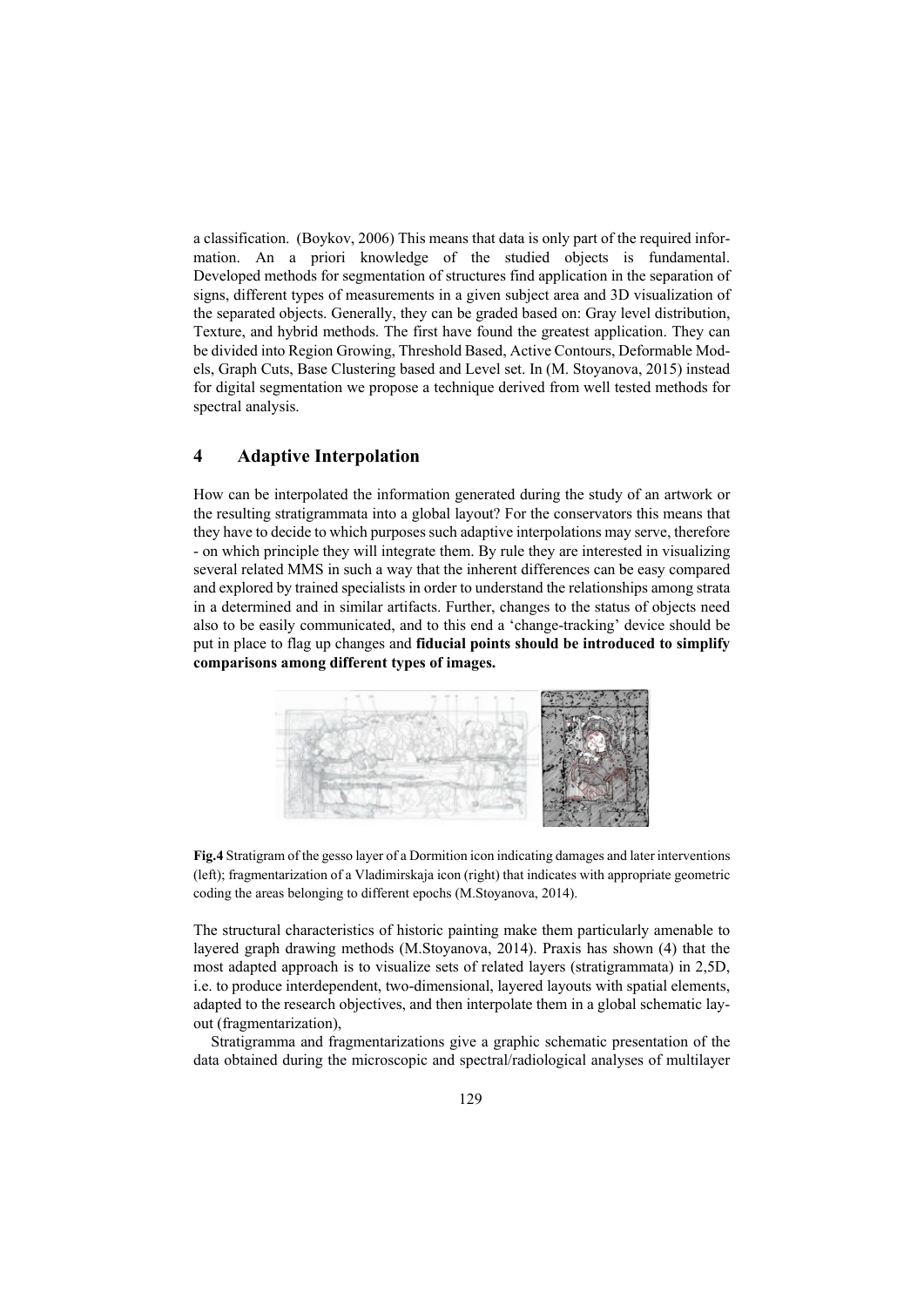painting. They contribute to understand the made-up of the work, its status of conservation, to reconstruct virtually its vicissitudes and to produce referential standards for optical recognition useful as archaeometric/authenticity certification tools.

In stratigrammata objects may be modeled and analyzed according to theme or view in a larger model. Some of the main problems by their technical visualizations are the interpolation and the modeling, i.e. how to subset the sampled research images into individual objects or layers based upon theme or convenience; each of which can then be decomposed into a set of abstract geometric primitives - schematic figures, points, lines, faces and volumes; and a set of relationships describing how the object may be reconstructed from these primitives and how the individual spatial objects interact. To allow users to compare the single strata, we want to draw them in different parallel planes, but with interdependent layouts, called 2,5D because the third dimension is used in a way fundamentally different from 2d and 3D.

The adaptive interpolations of more or of all stratigrammata (fragmentarizations), from the point of view of scientific restoration serve the preservation of the original painting, weakened by time and often representing a conglomerate of paint layers going back to different epochs. It is no coincidence that for scientific publications of unique monuments are used different forms of mapping, 2,5D designs, schematizations and reconstructions of paintings that, unfortunately, is not a norm for documenting iconography. There is not an established methodology and pre-defined processes in relation to the working processes terms or documentation which should be adopted and followed. The development of innovative visualization techniques including integration of multi-sensor data creates continuously new premises for enhanced exploitation of information pertaining to art diagnostic and for on-line resources, overcoming the concept of the digital library towards a kind of information system, better corresponding to the specific demands of a broader interdisciplinary auditorium.

## **5 Conclusion**

The rapid development of new modern computing and communication systems, scientific equipment and diagnostic and control technologies imply the continuous development and improvement of methods and algorithms for processing large volumes of multi-dimensional and multimodal information about objects and scenes in specific applications. In this connection, the requirements for compression of the information, the time for its processing, the accuracy of the detection and the automatic segmentation of the investigated objects have increased considerably. From the other side, as every processing causes the distortion of the images in a certain degree, and documentation of cultural heritage particularly requires max truth to the original, it is important to select only these operations that serve the objectives of the study. The interdisciplinary approach by digital presentation and preservation of cultural heritage we illustrated here opens new horizons that impose the development of new fields of cooperation among mathematicians and hard scientists. This is an on-going challenge, which will need to be improved and stream-lined as the trend evolves.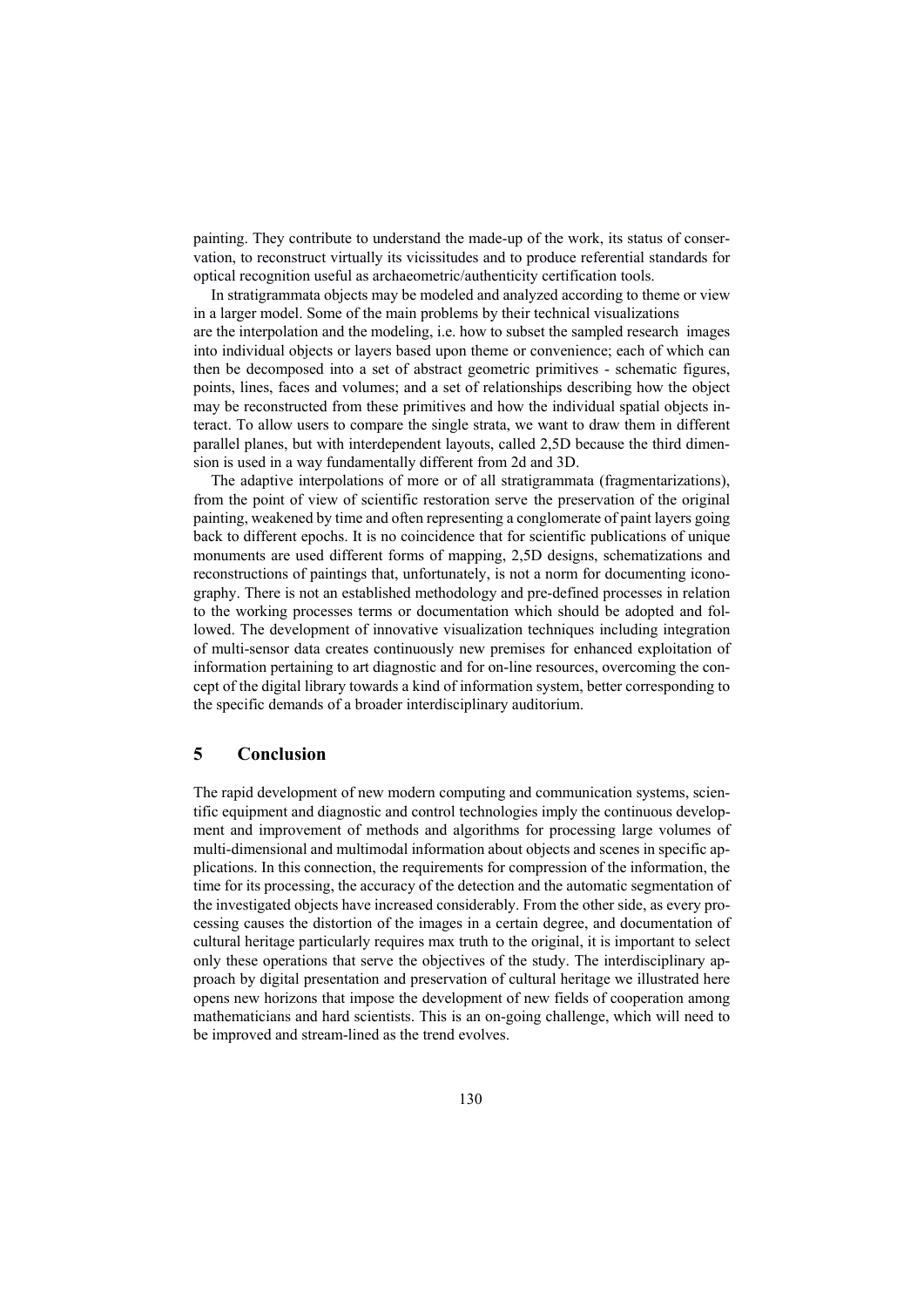## **References**

- B. Cyganek, J. S. (2009). *An introduction to 3D computer vision techniques and algorithms.* John Wiley&Sons.
- B.I.Stepanov. (1989). *Introduction into modern optics: Photometry. About possible and impossible in optics.* Minsk: Nnauka i tehnika.
- Boykov, Y. (2006). "Graph Cuts and Efficient N-D Image Segmentation. *Intern. Journal of Computer Vision , 70* (2), 109-131.
- E. Drinea, P. D. (2001, Nov. 8-10,). "A Randomized SVD Algorithm for Image Processing Applications". *Proceedings of the 8th Panhellenic Conference on Informatics* , p. pp. 278-288.
- Fieguth, P. (2011). Statistical Image Processing and Multidimensional Modeling. In M. J. (Eds.) (A cura di). NY: Springer Vergal.
- Gerbrands, J. (1981). "On the relationships between SVD, KLT, and PCA". *Pattern Recognition , 14* ((6)), pp. 375-381.
- *IUPAC, Compendium of Chemical Terminology* ( 2nd ed. (the "Gold Book") ed.). (1997).
- J. Toriwaki, H. Y. (2009). *Fundamentals of Three-Dimensional Digital Image Processing.* Springer Verlag.
- K. O. Egiazarian, S. A. (2015, February 8). Image processing: Algorithms and Systems. *Proc. SPIE , 9399* (XIII).
- M. Moonen, B. d. (1995). *SVD and Signal Processing III .* New York: Elsevier.
- M. Stoyanova, T. L. (2015). Mapping the Conservations Status of Easel Painting. Craquelure Structure Visualization by Binary Image Segmentation Approach. *Digital Presentation and Preservation of Cultural and Scientific Heritage , V*, 141- 155.
- N.G. Bregman, V.V. Chistyakov. (2008). Documenting the analysis and restoration of old Russian painting by high technologies. *International scientific-methodological conference dedicated to the 50th aniversary of the State Institute for Restoration, 11-13.12.2007.* Moscow: Indrik.
- Orfanidis, S. (2007). "SVD, PCA, KLT, CCA, and All That". *Optimum Signal Processing* , pp. 1-77.
- P. Bühlmann, P. D. (2016). Handbook of Big Data,. In *Handbooks of Modern Statistical Methods" .* Chapman & Hall/CRC Press.
- Pratt, W. (2007). *Digital Image Processing* (4th ed. ed.). Wiley Interscience: John Wiley&Sons.
- Reed, T. (A cura di). (2005). *Digital Image Sequence Processing, Compression, and Analysis.* CRC Press.
- Rosenfeld, A., & Kak, A. (1982). *Digital picture processing.* Orlando: Academic Press.
- Stoyanova, M., & G. Maximova, A. M. (2017). *An Integrated Technical-Technological.* München: GRIN Verlag.
- Stoyanova, M., & L.Pavlova. (2017). Deep Belief Networks for Multimodal, Images-Based Non Contact Material Characterization. *Proceedings of the UNESCO Conference Digital Presentation and , VII*, 191-204.